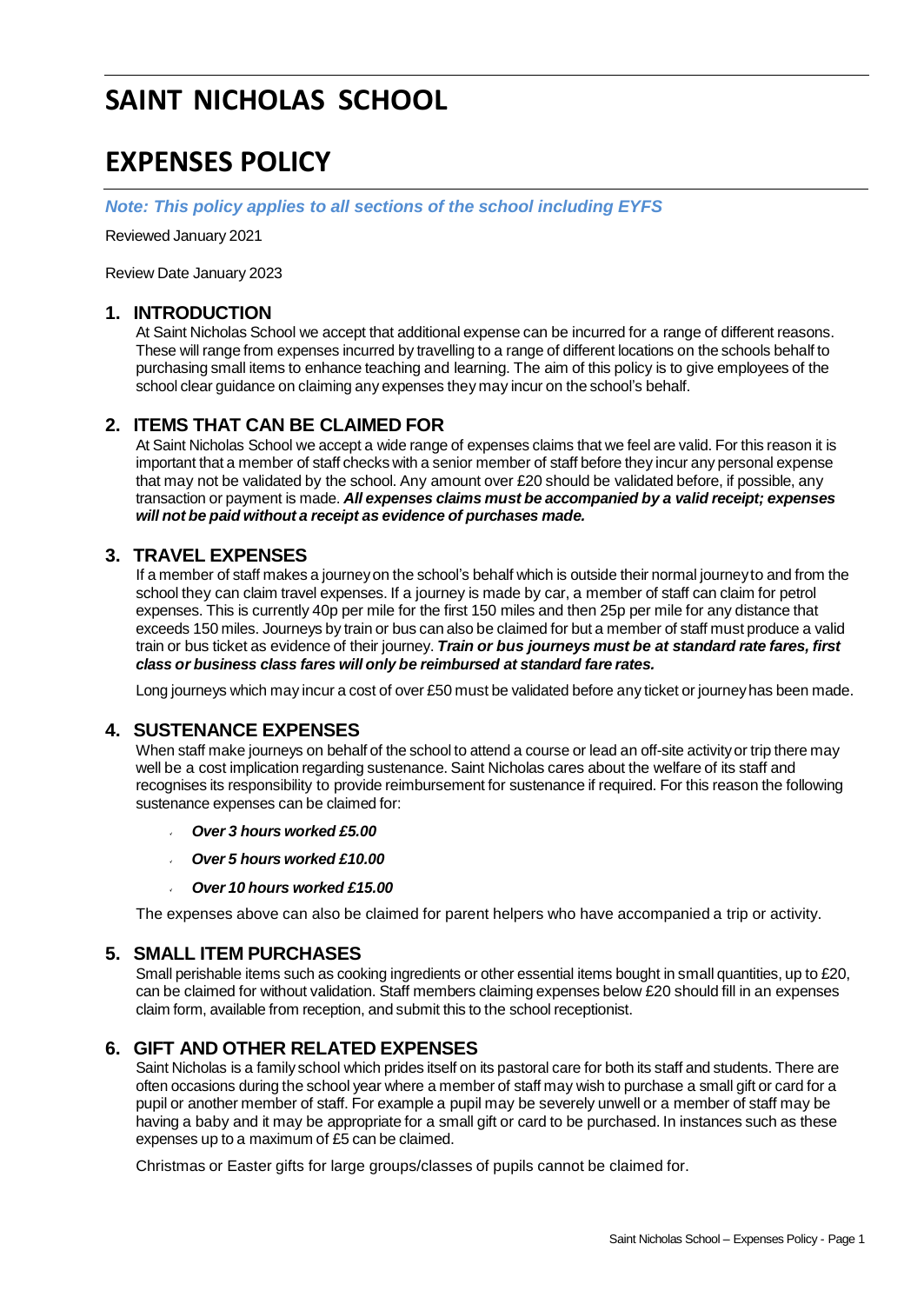## **7. VALIDATION**

Expense claims can be validated by either the Headmaster, deputy head or head of a section. A claimant must first seek permission, if the amount is above £20, and a validation signature must be acquired; only expense forms validated by signature from one of these persons will be reimbursed.

#### **8. ITEMS THAT CANNOT BE CLAIMED FOR**

The school is a working environment and because of this cannot be held liable for any damage to clothing or items brought into school. Dry cleaning, any damage to clothing or to footwear cannot be claimed for by staff members. Items brought from home that suffer damage can also not be claimed for.

#### **9. PETTY CASH**

The school operates a petty cash system for small expense claims under £10. This system allows staff members, who have used their own funds to purchase an item for use in school, to receive a cash reimbursement. Amounts over £10 will be reimbursed via a BACS transfer which will be paid directly into their account.

#### **10. RESIDENTIAL TRIP EXPENSES**

At Saint Nicholas School we value the time and commitment staff are prepared to put in to enrich the curriculum for pupils. Residential trips, when pupils are taken off-site for overnight stays, are an important part of our learning provision and for this reason all staff who accompany such trips are entitled to a £15 per day expense allowance.

Other expenses incurred on residential trip can only be sanctioned by the trip leader and all receipts must be kept and validated.

#### **11. ADDITIONAL HOURS**

At Saint Nicholas School teaching staff are offered a generous amount of non-contact time to complete their job to the best of their ability. The school however does accept that a vocational job like teaching is very time consuming and staff regularly work long hours to ensure that pupils get the very best learning experience possible. Unfortunately these hours can never be reimbursed financially. Non-teaching staff need to submit timesheets by the  $10<sup>th</sup>$  of each month.

#### **11.1 Additional Hours that can be claimed for**

On occasions the Headmaster, Bursar or Deputy Head may wish a member of staff to complete a task which falls outside of their working hours and contractual obligations. On occasions of this nature it is only right that a member of staff be paid for any additional hours they work to complete said task. The claimant will need their claim validated by the signature of either the Headmaster, Bursar or Deputy Head.

#### **11.2 Parents' Evening**

Attending parents' evenings are an intrinsic part of a teacher's job and Saint Nicholas School expects all staff, whether they are part-time or full-time, to attend these evenings. For this reason additional hours cannot be claimed by any member of staff for attending these events.

#### **11.3 After school clubs**

All staff are expected to run at least one extra-curricular school club as part of their directed time. It is for this reason that an additional hours payment cannot be claimed.

#### **11.4 Open Mornings and SpeechDay**

It is an expectation of the school that all staff attend Open Mornings and Speech Day these cannot be claimed for as additionalhours

#### **11.5 School Trips and Visits**

Enriching the curriculum for pupils by arranging off-site visits or trips is highly valued by the school and are an important part of the hidden curriculum of the school. Unfortunately staff cannot claim for any additional hours that may be spent leading or accompanying a trip or visit.